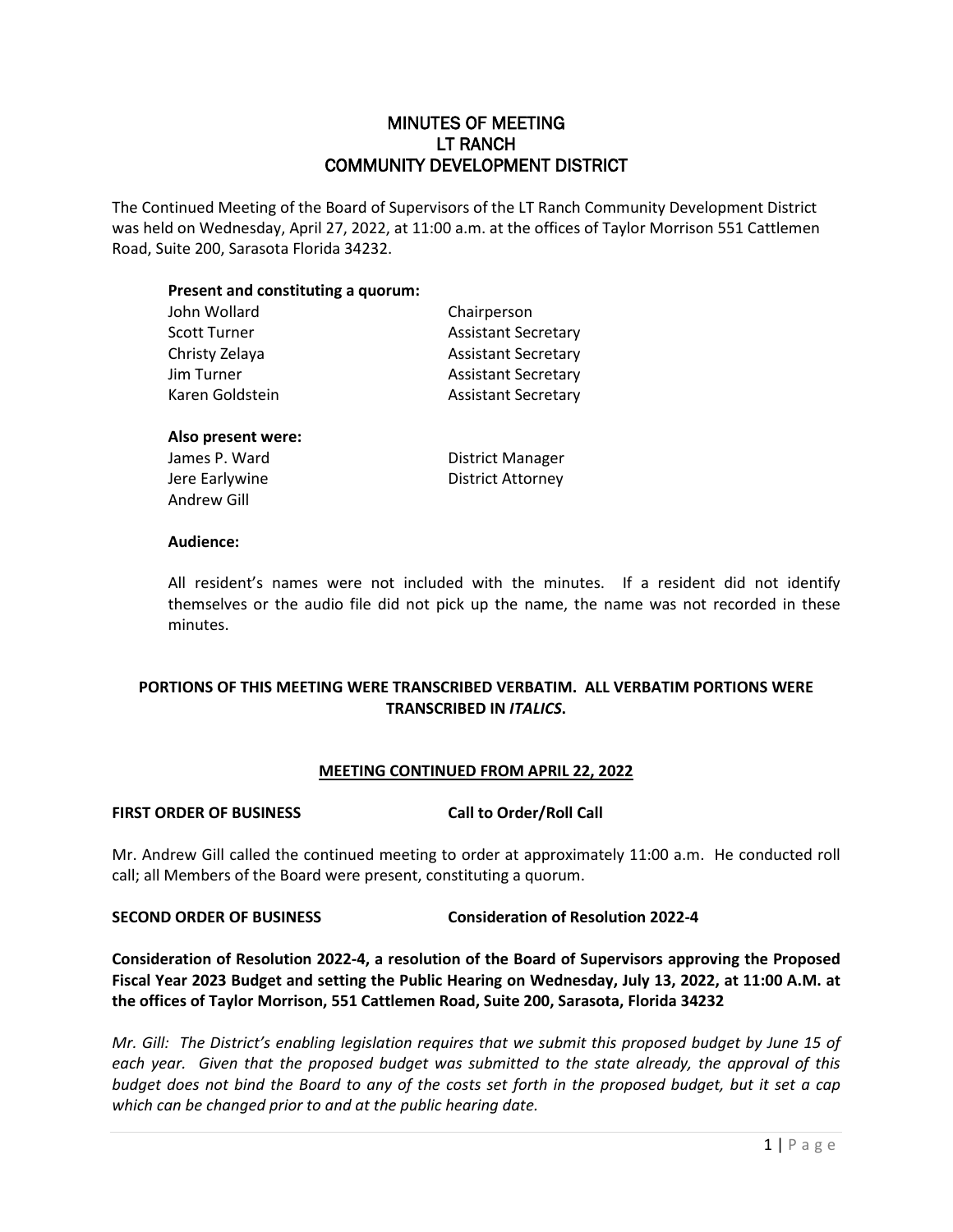*Mr. Jim Turner: I noticed with regard to page 2, the General Fund Budget, under stormwater management services, preserve services, we've got a substantial decrease in preserve maintenance. Is that because there was an initial cleanup and now it's just stabilized?* 

Discussion ensued regarding this line item, and the possibility of this line item being over budgeted last year.

*Mr. Jim Turner: I noticed the rates are budgeted to go up. How does that work? If I'm a homeowner there and got a notice that my rate was going up, for the 65 foot lot owner, from \$650 dollars to \$1,072 dollars, percentage wise that's quite a jump. How does that work with regard to expectations that the homeowners have with regard to these rates?*

*Ms. Zelaya: This is for the going forward, so it doesn't affect people that have closed, right? This is just what's left to close, so the new people, once we update our contract will now be paying this new rate, so they don't necessarily --* 

*Mr. Wollard: This is for all.* 

*Mr. Gill: Yes. There is a cap rate increase as well. So, since we are above the cap rate that we initially set, we are sending out mailed notices to all the residents which lets them know of this rate increase.* 

Discussion ensued regarding the rate increase; the rate increase being for operations and maintenance increase; residents being aware that CDD fees for maintenance would rise as needs for additional maintenance grew with the growing community; and builder subsidization keeping rates lower in the early years.

Mr. Gill asked if there were any questions; hearing none, he called for a motion.

**On MOTION made by Mr. John Wollard, seconded by Mr. Scott Turner, and with all in favor, Resolution 2022-4 was adopted, and the Chair was authorized to sign.** 

#### **THIRD ORDER OF BUSINESS Staff Reports**

#### **I. District Attorney**

*Mr. Earlywine: I know the engineer is working up the updated Engineer's Report so we can issue our second series of bonds, or next year's bonds I should say, for later this year. Then, Andrew, if you would, just coordinate with me and we can draft up that mailed notice that goes out to try to minimize some of the questions that we get later on.* 

#### **II. District Manager**

*Mr. Gill: We are still working through the 20 year needs analysis with the engineer, so that will be filed before it's due date which is June 30, 2022.*